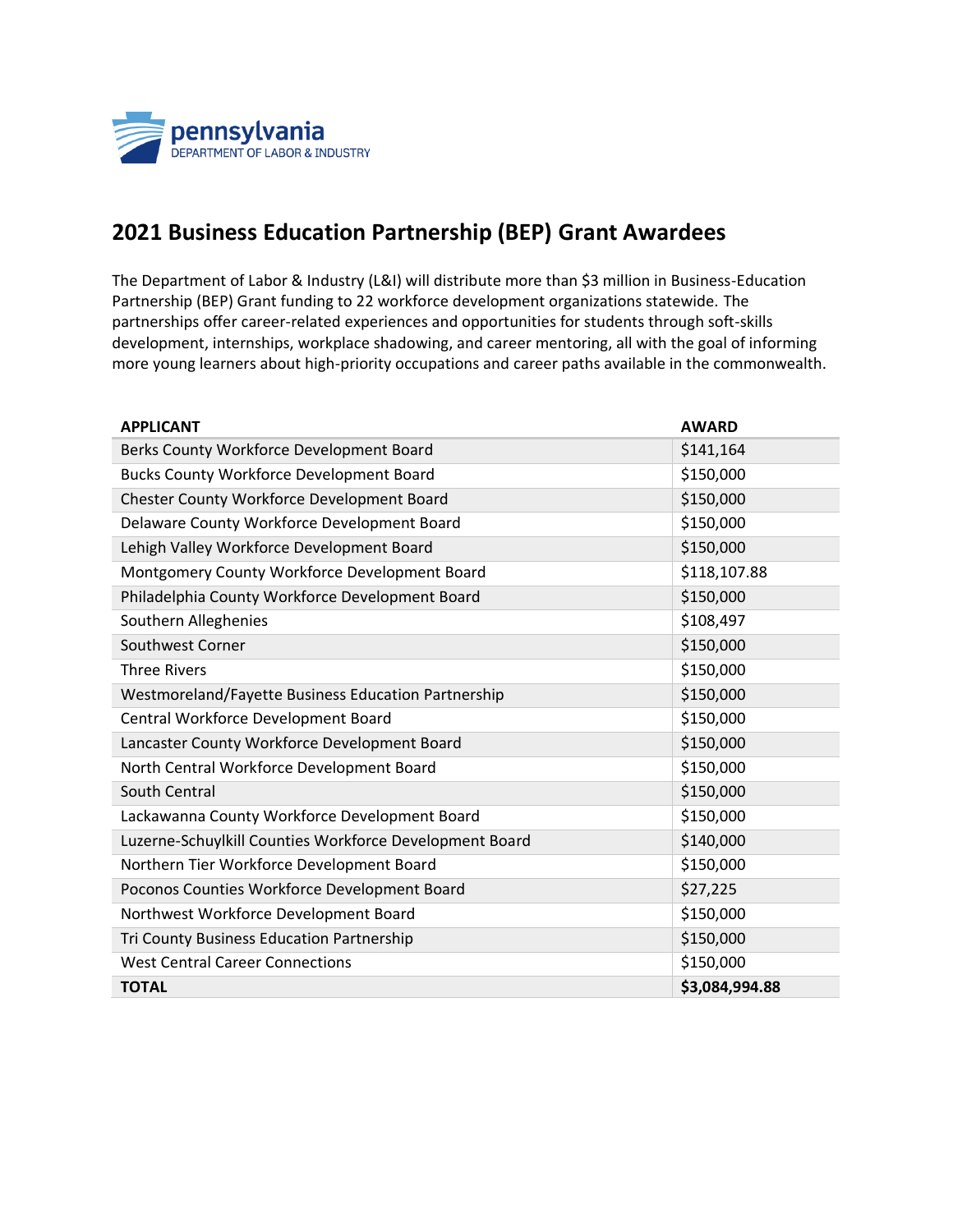# **SOUTHEAST REGION**

#### **Berks County Workforce Development Board (Berks County - \$141,164)**

This program brings employers into the classroom to directly provide students with career education and necessary skill attainment. It also brings the student to the employer to gain first-hand knowledge of high-priority careers as part of career prep guidance plans and supports parents in understanding career options.

#### **Bucks County Workforce Development Board (Bucks - \$150,000)**

This grant will provide opportunities for high school students to explore employment in the biotechnology industry and also provide hands-on workplace readiness training for students at the Bucks County Intermediate Unit. Some funds will help extend availability of the Mobile Fabrication Lab to schools in Bucks County.

#### **Chester County Workforce Development Board (Chester - \$150,000)**

The goal of the project is to achieve three core objectives: provide authentic learning for career exploration; expand awareness of the [Career Ready Chesco website](https://www.careerreadychesco.org/) as a single source for both schools and employers to connect for career-related experiences; and develop after-school and summer career academies to include multiple-year offerings from high-priority industries, allowing students to matriculate to a new level each year.

### **Delaware County Workforce Development Board (Delaware - \$150,000)**

The grant supports two career exploration summer camps for 30 youth ages 11-18, with credentialing for high school students; career awareness and readiness workshops for 100 middle-school students; three career acceleration programs for 40 adults, each focused on a single industry -- healthcare, IT and customer service; and virtual and in-person career panels and career fairs.

### **Lehigh Valley Workforce Development Board (Lehigh, Northampton - \$150,000)**

Workforce Board Lehigh Valley will integrate workforce coordinators into the Lehigh Valley's schools to work with guidance counselors and teachers to engage youth with career exploration, work experiences in local targeted industry sectors, and training options at local providers.

### **Montgomery County Workforce Development Board (Montgomery - \$118,107.88)**

This project will address several challenges in Montgomery County around workforce pipeline development in construction, healthcare, and manufacturing and a lack of opportunities for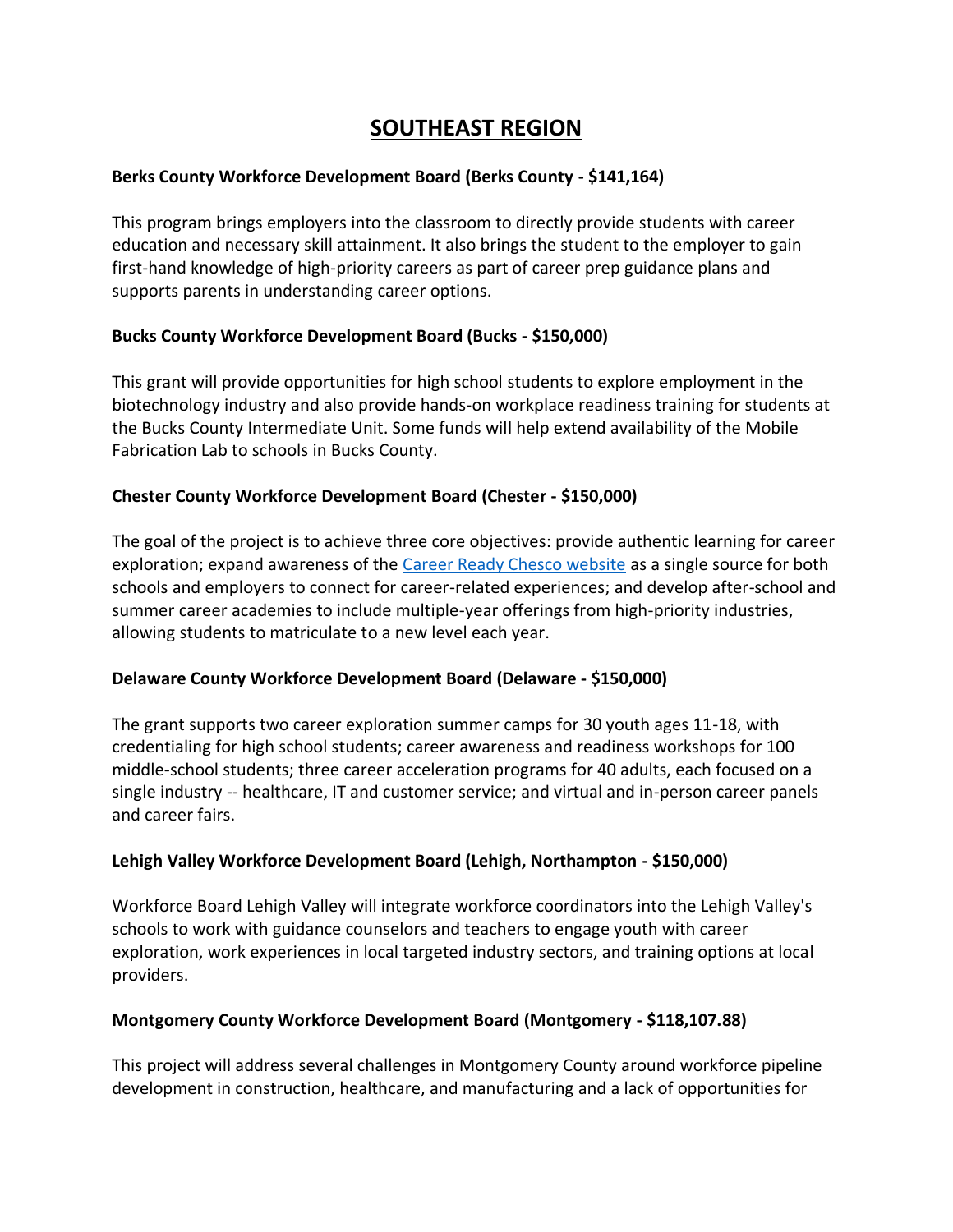students to engage in meaningful work-based learning opportunities outside of career and technical education centers.

### **Philadelphia County Workforce Development Board (Philadelphia - \$150,000)**

Teachers will participate in professional development sessions to learn how to integrate career exposure into their classroom and will implement a career-connected service-learning project with their high school students to spread awareness among middle school students and their families. High school students will benefit from career exposure and share their knowledge via peer-to-peer activity.

# **SOUTHWEST REGION**

## **Southern Alleghenies (Blair, Bedford, Cambria, Fulton, Huntingdon, Somerset - \$108,497)**

Grant will be used to motivate students in grades 6-12 to pursue STEM and technology careers. The program aims to extend opportunity to employers, parents, and secondary schools to develop our future workforce through innovative and interactive project activities; build partnerships that cultivate an ecosystem that provides opportunities in education, promotes training and encourages resource sharing; and provides local educators opportunity to gain knowledge and insights from local employers.

### **Southwest Corner (Beaver, Greene, Washington - \$150,000)**

The Southwest Corner BEP program will focus on all school districts in Beaver, Greene and Washington Counties to provide information on career trends, needs and gaps to three main audiences: teachers, students and parents/guardians.

## **Three Rivers (Allegheny - \$150,000)**

Partner4Work will work with employers and businesses in the Allegheny County and Pittsburgh region to connect students to businesses and high-priority occupations through building a deeper relationship between career and technical education (CTE) programs, active co-op programs and employer networks. This will expose CTE students to a wide range of occupations corresponding with their CTE path of study while providing access to entry-level jobs, filling vacant jobs and providing marketable skills to students.

### **Westmoreland/Fayette Business Education Partnership (Westmoreland, Fayette - \$150,000)**

Grant funding will be used to create a BEP that improves and connects education and business by providing career awareness/readiness activities that engage students, educators, businesses, and parents/guardians with a primary focus on high-priority occupations for the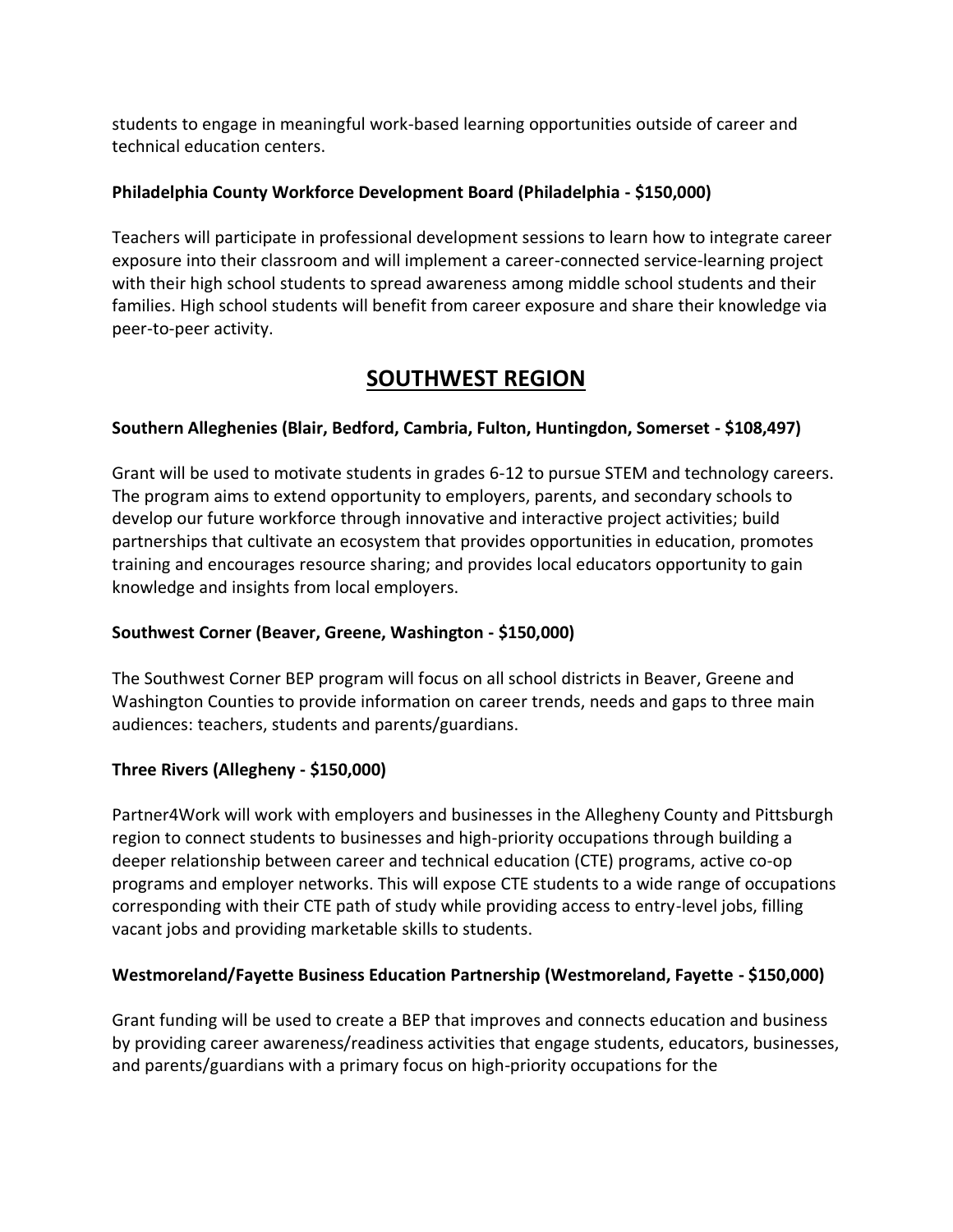Westmoreland-Fayette area. Activities will connect students with real-world applications and relevant practices that are used in the workforce.

# **CENTRAL REGION**

## **Central Workforce Development Board (Centre, Clinton, Columbia, Lycoming, Mifflin, Montour, Northumberland, Snyder, Union - \$150,000)**

The program facilitates effective connections between all stakeholders in alignment with commonwealth goals and business expectations. Objectives include increasing career awareness, increasing workforce competencies, facilitating student/teacher in-the-workplace events and networking industry mixers, and expanding current, effective initiatives to advance and grow the talent pipeline in Central PA.

## **Lancaster County Workforce Development Board (Lancaster - \$150,000)**

The objective is to expand Career Ready Lancaster! and to support activities identified in the three-year strategic plan of CRL. These activities focus on the three areas of work-based learning, outreach and equity.

## **North Central Workforce Development Board (Cameron, Clearfield, Elk, Jefferson, McKean, Potter - \$150,000)**

The program aims to ensure that youth, parents/guardians, and school districts in the region are aware of the career opportunities in the region and in the commonwealth and understand the education and skills needs of local employers -- while increasing outreach to additional community partners, students, WIOA- and TANF-Youth participants, therefore creating a pipeline of workers for employers while addressing the skills gap.

## **South Central (Adams, Cumberland, Dauphin, Franklin, Juniata, Lebanon, Perry, York - \$150,000)**

Through a dedicated regional school district liaison, the business services and partnerships established through SCPA Works Engage! Program and PA CareerLink business services will be leveraged for enhanced connection with key school district personnel to promote student connection to industry.

# **NORTHEAST REGION**

### **Lackawanna County Workforce Development Board (Lackawanna - \$150,000)**

The overall objective of this project lies specifically in the fusion of information and the provision of hands-on activities targeting intermediate and high school students, thus enabling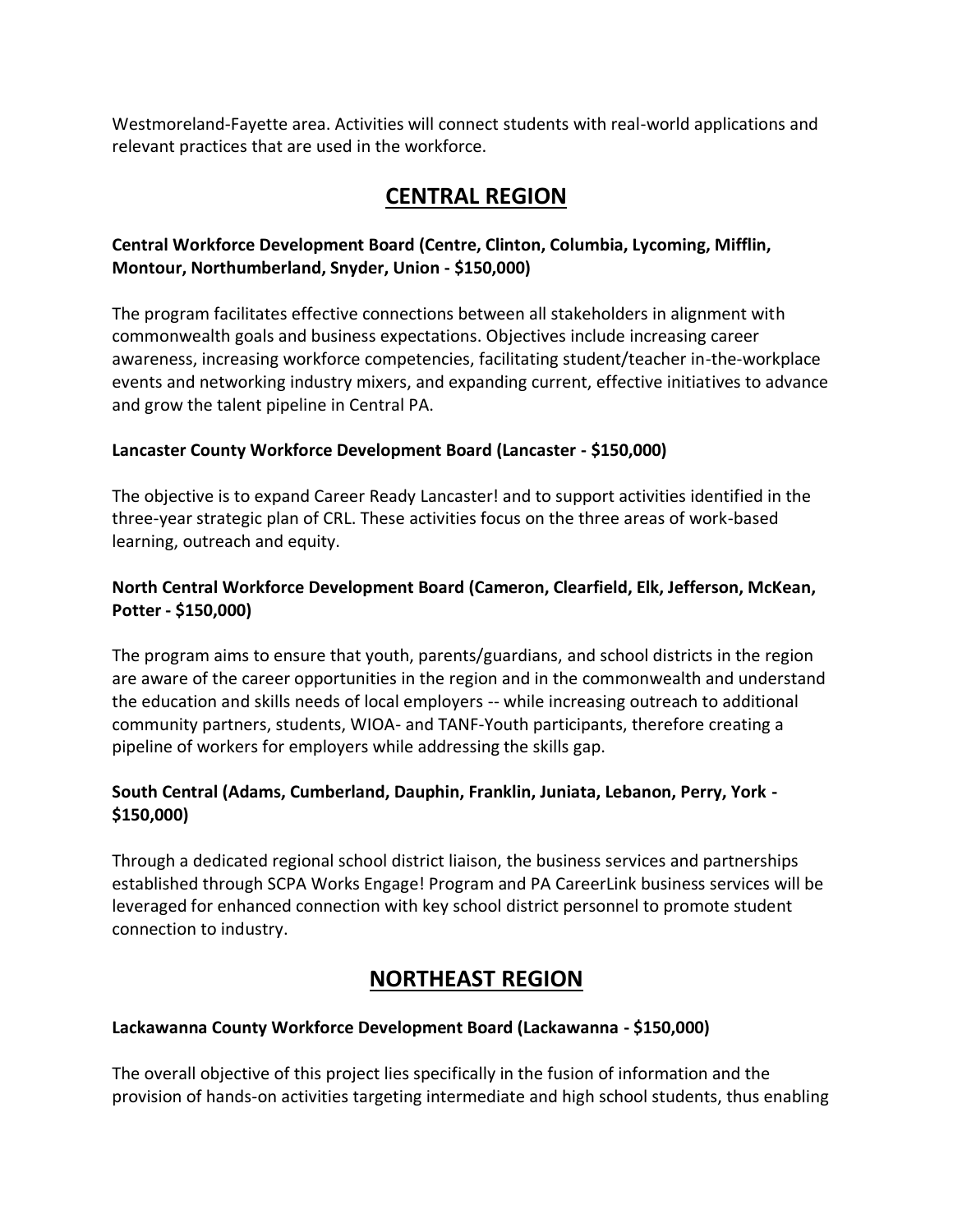the acquisition of knowledge that promote both short- and long-term goal planning and career decision-making capabilities.

### **Luzerne-Schuylkill Counties Workforce Development Board (Luzerne, Schuylkill - \$140,000)**

The grant will support continued work with local career and technical schools to recruit students to the many internship opportunities developed with local employers. The area's technical schools attract students from across their counties, allowing the program to concentrate on administrative efforts while extending program services across a wide geographical area.

## **Northern Tier Workforce Development Board (Bradford, Sullivan, Susquehanna, Tioga, Wyoming - \$150,000)**

The board plans to continue its successful BEP program and provide career coaches to school districts in the workforce area. Career coaches connect students to local employers and introduce students to careers and pathways available to them. Career education and exploration activities will be provided to students K-12, and businesses will be impacted by connecting with students and educators.

## **Poconos Counties Workforce Development Board (Wayne, Pike, Monroe, Carbon - \$27,225)**

The Education Partnership Project aims to promote and strengthen symbiotic relationships between Carbon County's school districts and business community by educating the public on STEM and other high-priority industry careers.

# **NORTHWEST REGION**

## **Northwest Workforce Development Board (Erie, Crawford, Warren, Forest, Venango, Clarion - \$150,000)**

The board will launch the Uniquely Abled Academy, which will focus on young adults with autism to train in a career pathway in computer numerical control (CNC) Machining in Crawford and Erie counties. The board will also connect rural students to local employers for work experience or company tours to offer hands-on experiences with local industries in the area.

### **Tri County Business Education Partnership (Armstrong, Butler, Indiana - \$150,000)**

The partnership will connect schools, employers, parents and students to career-related experiences and opportunities. Objectives include identifying gaps between education and employers in preparing the emerging workforce for regional career and employment opportunities; supporting capacity building; and providing career awareness to youth linked to regional high-demand occupations.